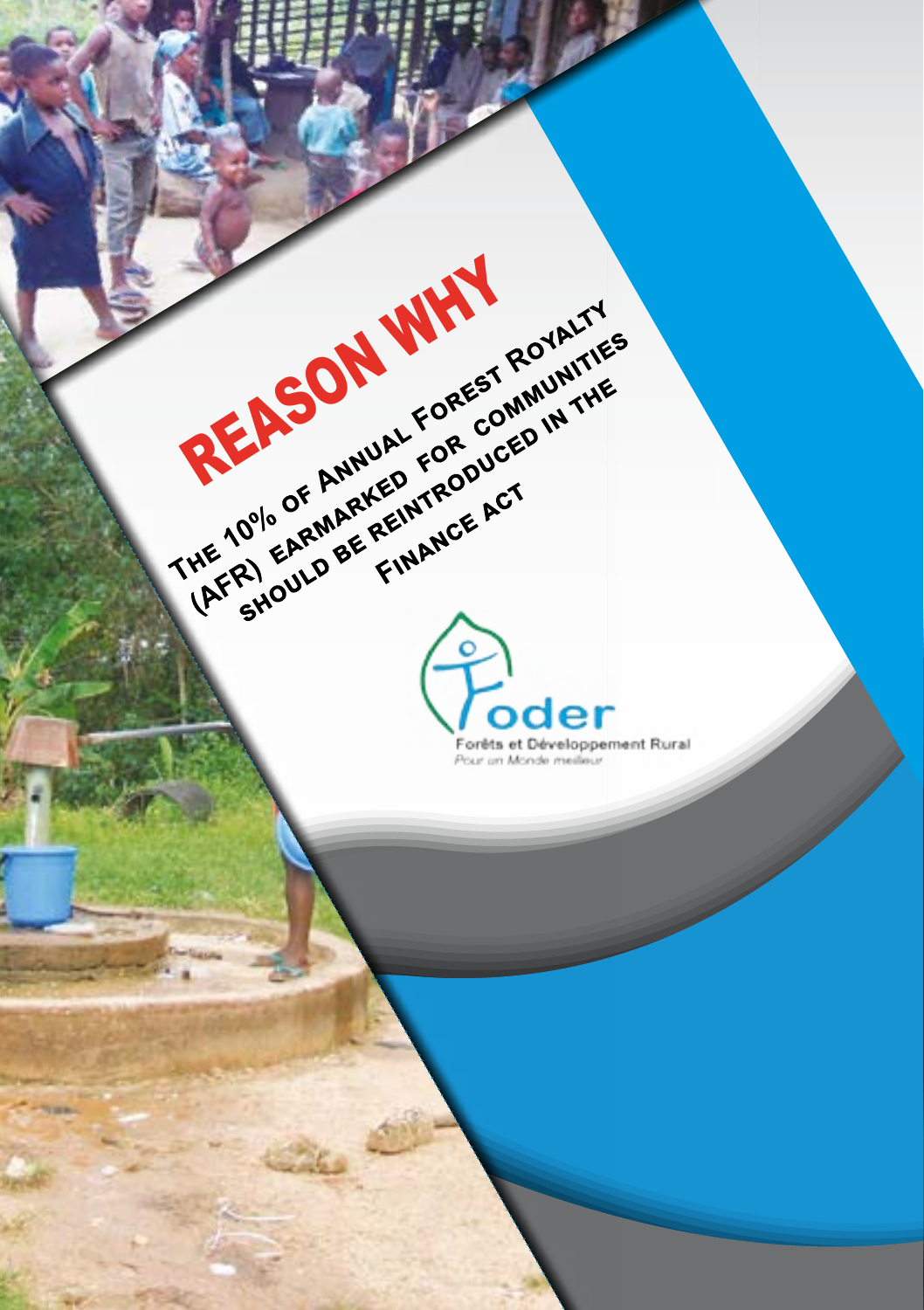*Here are the reasons why the 10% of the Annual Forestry Royalty (RFA), earmarked for communities in Cameroon, should be reintroduced in the next Finance Law.*

# *REVIEW OF THE FACTS*

For two decades now, local communities as well as the State, and the local and regional authorities have been involved in the policy for the fight against poverty and for development, which is promoted by the President of or two decades now, local communities as well as the State, and the local and regional authorities have been involved in the policy for the fight against poverty and for development, which is promoted by the President of the Reformalization of the decentralized management of forests and logging revenues which intends to perpetuate and develop the economic, ecological and social functions of forests with a view to «attaining the general objectives of the forestry, wildlife and fisheries policy, within the framework of an integrated management ensuring sustainable conservation and use of the said resources and of the various ecosystems»<sup>1</sup>. The Annual Forestry Royalty (RFA) stands in good position among logging revenues managed in a decentralised way. This is why from 2007 to 2014, the General Tax Code provided in its section 243 provided that: « (...). The proceeds of annual forestry royalties shall be allocated as follows: - State : 50%, Councils : 40%, Village communities : 10% (...)».

But in December 2014, the 2015 Finance Law was adopted, with adverse impacts on communities. In effect, section **243 of Law No. 2014/026** of 23 December 2014 on the Finance Law of the Republic of Cameroon for the 2015 financial year brings into question the purposes of the decentralized management of the RFA while suppressing the 10% of this royalty, earmarked for communities. It introduces a new key for the allocation of annual forestry royalties, which excludes communities. It provides that: «The proceeds of annual forestry royalties shall be allocated as follows:

State : 50 %

Councils : 50 %

The rest shall remain unchanged.»

On 31 December 2014, the Director General of Taxation issues Circular No. 004/ MINFI/DGI of 26 January 2015 setting out the modalities for the application of the tax provisions contained in the 2015 Finance Law and allocate the councils' RFA as follows: 22.5% for councils; 22.5% for FEICOM and 5% for the tax administration. This circular definitely denies neighbouring populations the right to annual forestry royalties



At first sight, the share of communities would have been partly transferred to councils. But forestry councils represented in the Cameroon forestry councils association stand against this measure which they consider counterproductive for councils and communities<sup>2</sup>. MPs who are members of the MPs network for the sustainable management of ecosystems have opposed this. It is likely that the issue had not been properly reviewed and discussed during the session when the said Finance Law was adopted. Despite these claims, the 2016 Finance Law is still excluding neighbouring communities from the AFR benefits. Section 243 of this Law provides that:

"…The proceeds of annual forestry royalties shall be allocated as follows:

- State : 50 %
- Councils : 50 %, including:
	- Support to recovery: 10 % of the 50 %, which represents 5 %;
	- Centralisation to FEICOM: 36 % of the 50 %, which represents 18 %
	- Councils of the logging licence location: the remaining 54 % of the 50 %, which represents 27 %"

On the eve of the opening of the parliamentary session which is to adopt the 2016 Finance Law, this document is issued in order to support the reintroduction of the RFA share meant for communities.

*<sup>2</sup> Joint Statement of REPAR and ACFCAM on the modalities for the allocation of annual forestry royalty following the workshop of the elected representatives and traditional authorities concerning the assessment of the impacts of the 2015 Finance Law, and the implementing provisions thereof, on councils and village forest management communities, held at the Commission Room, on the 3rd floor of the National Assembly building in Yaounde.*

*<sup>1</sup> Section 1 of Law No. 94/01 of 20 January 1994 to lay down forestry, wildlife and fisheries regulations*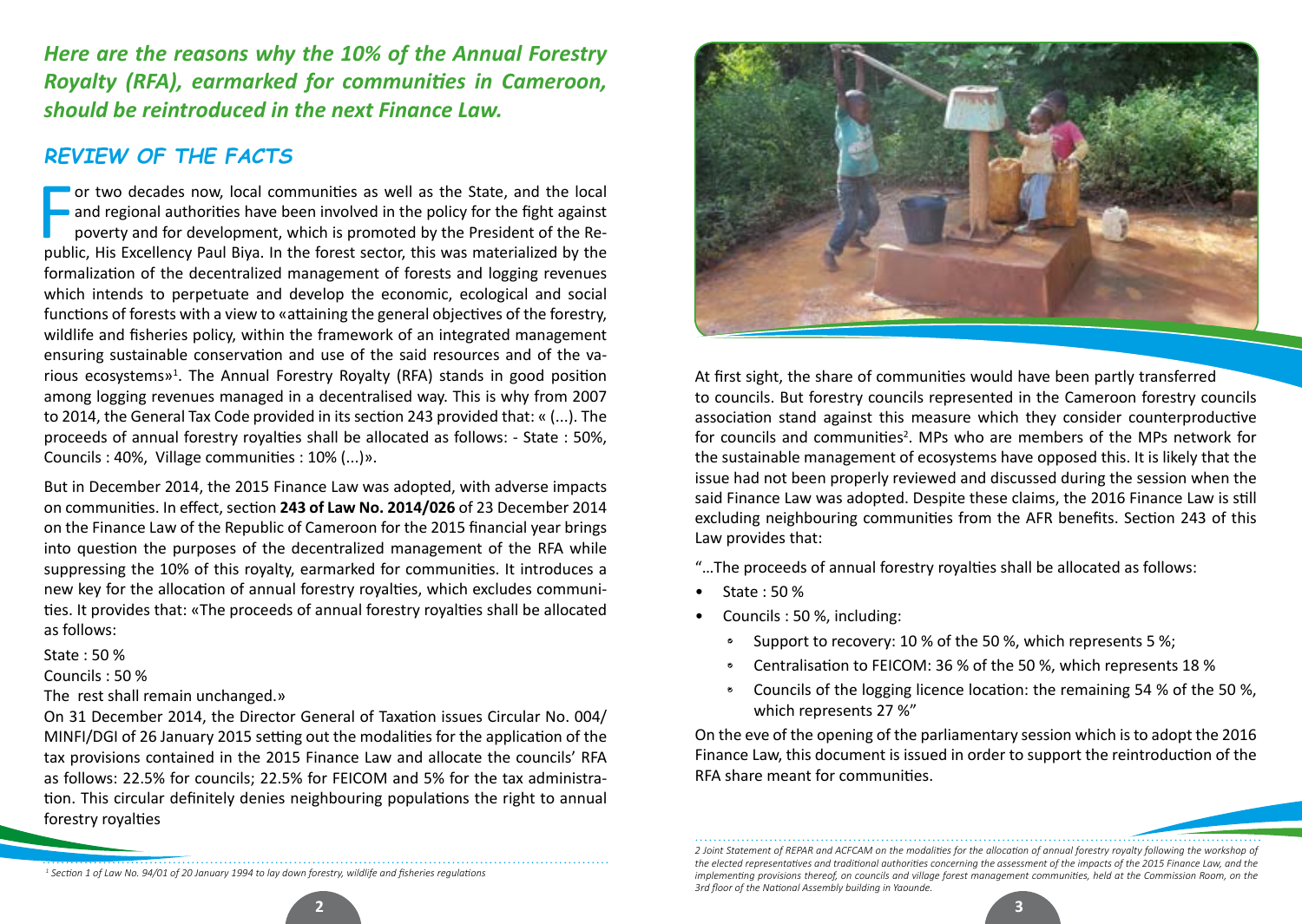# EIGHT GOOD REASONS TO REINTRODUCE THE AFR SHARE EARMARKED FOR COMMUNITIES



### *1. Safeguarding the achievements of forestry decentralisation*

Since 1994, Cameroon has adopted a new forestry law which focuses not only on the sustainable management of resources, but also on a greater participation of local communities in forest management. In order to operationali ince 1994, Cameroon has adopted a new forestry law which focuses not only on the sustainable management of resources, but also on a greater participation of local communities in forest management. In order to operationaintroduced, notably regarding community forests, community participation in the classification and monitoring of forests, and benefit sharing<sup>3</sup> from logging. This participation of communities in the management of forests aimed also at fighting against poverty and exclusion in rural areas. It is in this line that **section 68 par. 2** of Law No. 94/01 of 20 January 1994 to lay down forestry, wildlife and fisheries regulations provides that **«for the development of neighbouring village communities, of certain communal forests under exploitation, part of the proceeds from the sales of forest products shall be reserved for the said communities under conditions laid down by decree»**.

*3 This concerns benefits in kind, such as the achievement of social and economic works, as well as financial benefits, including a RFA share earmarked for communities.*

The 1994 Forest Law and **Law No. 2000/08 of 30 June 2000 to lay down the Finance Law of the Republic of Cameroon for the financial year 2000/2001** devolves the responsibility for RFA decentralized management to Local and Regional Authorities (LRA) and local communities. There are three purposes for RFA decentralized management (political, social and economic, and ecological), which should be recalled here.

On the political plan, it aims at promoting local democracy by devolving more powers to communities in decision-making and allowing more popular participation , and by enabling debates, discussions and dialogues around the management of forestry revenues at the local level.

On the social and economic plan, it aims not only at restoring justice, equity and social peace by compensating the loss of environmental goods and services for communities living on forests, due to the allocation of logging licences; but also it focuses on local development by providing communities with the means necessary for achieving works which contribute to improve their living environment and conditions.

Finally, the decentralization of the RFA management intends to encourage communities to contribute to an efficient conservation and a sustainable management of forest resources . In fact, because communities get some benefits from legal logging, they ensure that forest resources are exploited in a legal and sustainable way for them to continue getting benefits in terms of development and improvement of their welfare. This means that allocating the RFA to communities is important because it enables to learn how to practice democracy, but also how to manage collectively the goods and resources at their disposal.

# *1. Ensure consistency in the legal framework applicable to the RFA 2 .*

**ORE SHOULD AND THE SHOULD THE SHOULD THE SHOULD THE SHOULD FOR SHOULD FOR SHOULD FOR SHOULD FOR SHOULD FOR SHOULD FOR SHOULD FOR SHOULD FOR SHOULD FOR SHOULD FOR SHOULD FOR SHOULD FOR SHOULD FOR SHOULD FOR SHOULD FOR SHOU** of benefits from annual forestry royalty builds on Decree No. 2011/1731/ PM of 18 July mentioned above. But it should also be noted that allocation key set by the 2011 Decree keeps the 10 % of RFA meant for neighbouring communities. In effect, section 8 paragraph 1 of this text provides that:

The proceeds of annual forestry royalties shall be allocated as follows:

- State : 50 %
- Neigbouring village communities: 10 %
	- Support to recovery : 10 % of the 40 %, which represents 4 % ;
	- Centralisation to FEICOM: 45 % of the 40 %, which represents 18 %
	- Council of the logging licence location: 45 % of the remaining 40 %, which represents 18 %"

**4 5** *5 NGOUMOU MBARGA, Étude empirique de la fiscalité forestière décentralisée au Cameroun : un levier de développement local ? Hubert Montpellier, décembre 2005. p7*

*<sup>4</sup> Antang Yamo, Représentation locale compromise dans la gestion de la rente forestière communautaire du sud-est Cameroun, Document de travail du RGFI N°12*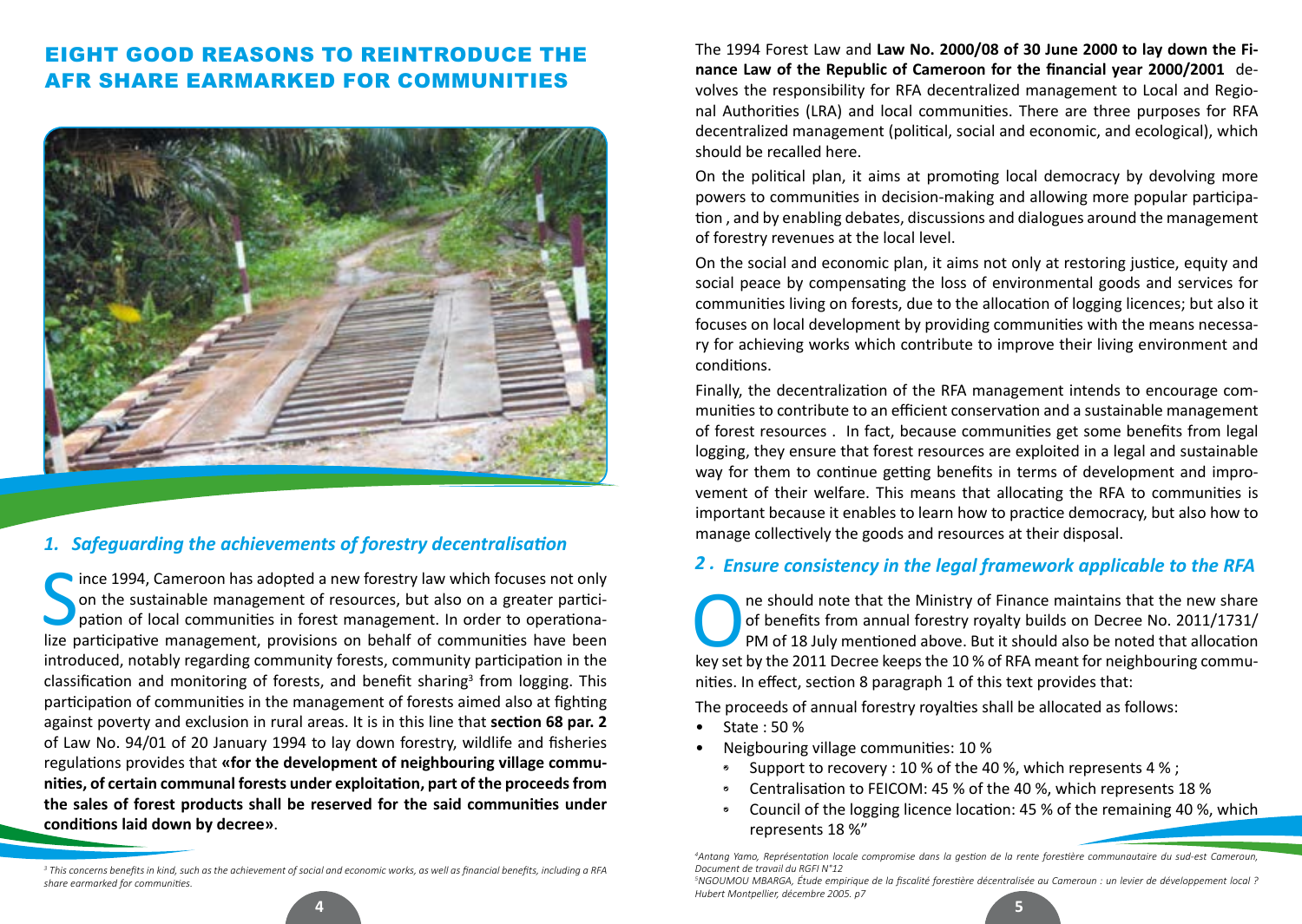This decree is compliant to Law N° 2009/019 of 15 December 2009 on local fiscal system, which provides in its section 52 that : "A share (40%) of proceeds from annual forestry taxes shall be paid to councils in accordance with the provisions of the General Tax Code." Therefore, 2015 and 2016 Finance Laws are



inconsistent with Law No. 2009/019 which is not yet abrogated. They are also contrary to section 8 of Decree No. 2011/1731/PM of 18 July 2011 laying down the modalities for the centralization, sharing and transfer of proceeds from community taxes subject to equalization, on the one hand, and also to Joint Order No. 0076MINFI/ MINATD/MINFOF of 26 June 2012 on the other hand.

# *1. The issue of communities' legal capacity cannot provide grounds 3 . for the suppression of the 10 %*

The argument that the suppression of the community share is due to the fact that communities do not have legal capacity is not relevant given that these communities do not manage RFA funds intended for neighbouring communi he argument that the suppression of the community share is due to the fact that communities do not have legal capacity is not relevant given that these communities do not manage RFA funds intended for neighbouring location. Councils have legal capacity and are structured. So, they can manage RFA funds earmarked to communities and be hold accountable for this. According to the 2012 Joint Order, communities make proposals for and monitor the good management of these funds through the riparian committee which is made up of members from different social background and from different communities. The said committee is recognized by an order signed by the Sub-divisional Officer of the locality; that gives the committee the legal capacity to act on behalf of local communities.

#### *1. The suppression of the 10 % of RFA in the Finance Law gives rise, 4. at the local level, to conflicting interpretations of the right of neighbouring communities to a share of RFA*

Since the 10 % of RFA was suppressed from the 2015 and 2016 Finance Law, there is general confusion at councils on how to apply the 2012 joint order.<br>Some mayors think that neighbouring communities have no more share in th ince the 10 % of RFA was suppressed from the 2015 and 2016 Finance Law, there is general confusion at councils on how to apply the 2012 joint order. Some mayors think that neighbouring communities have no more share in gement of the increased share of RFA meant for councils. This situation causes tension between local elected representatives and communities. The Finance Law should therefore clarify the rights of neighbouring communities to the 10 % of RFA.

#### *1. Perpetuating the valuable contributions of those 10% of the RFA to the improvement of the living conditions of neighbouring communities 5 .*

Since the 10 % of RFA was suppressed from the 2015 and 2016 Finance I there is general confusion at councils on how to apply the 2012 joint or Some mayors think that neighbouring communities have no more share in the RFA w lince the 10 % of RFA was suppressed from the 2015 and 2016 Finance Law. there is general confusion at councils on how to apply the 2012 joint order. Some mayors think that neighbouring communities have no more share management of the increased share of RFA meant for councils. This situation causes tension between local elected representatives and communities. The Finance Law should therefore clarify the rights of neighbouring communities to the 10 % of RFA.

Perpetuating the valuable contributions of those 10% of the RFA to the improvement of the living conditions of neighbouring communities

Studies carried out by the civil society and research institutions show that the RFA funds meant for communities are notably used for education, health, access to water and electricity, and the improvement of the habitat

#### *a. Improvement of education*

The contribution of the RFA share intended for communities to education is materialized by the construction of classrooms and/or rehabilitation works of damaged buildings, the purchase of desks, the recruitment and payment of temporary teachers.



Thus, in Lomié Sub-division, Haut-Nyong Division, East Region, a public primary school closed for two years due to the lack of teachers and resources that would have enabled parents to take care of temporary teachers was reopened in September 2015 thanks to the 10% of the RFA of the 2014 financial year.

It must therefore be feared that this school and perhaps many others that are operational thanks to the RFA share earmarked for communities may be closed if the suspension of this share is maintained.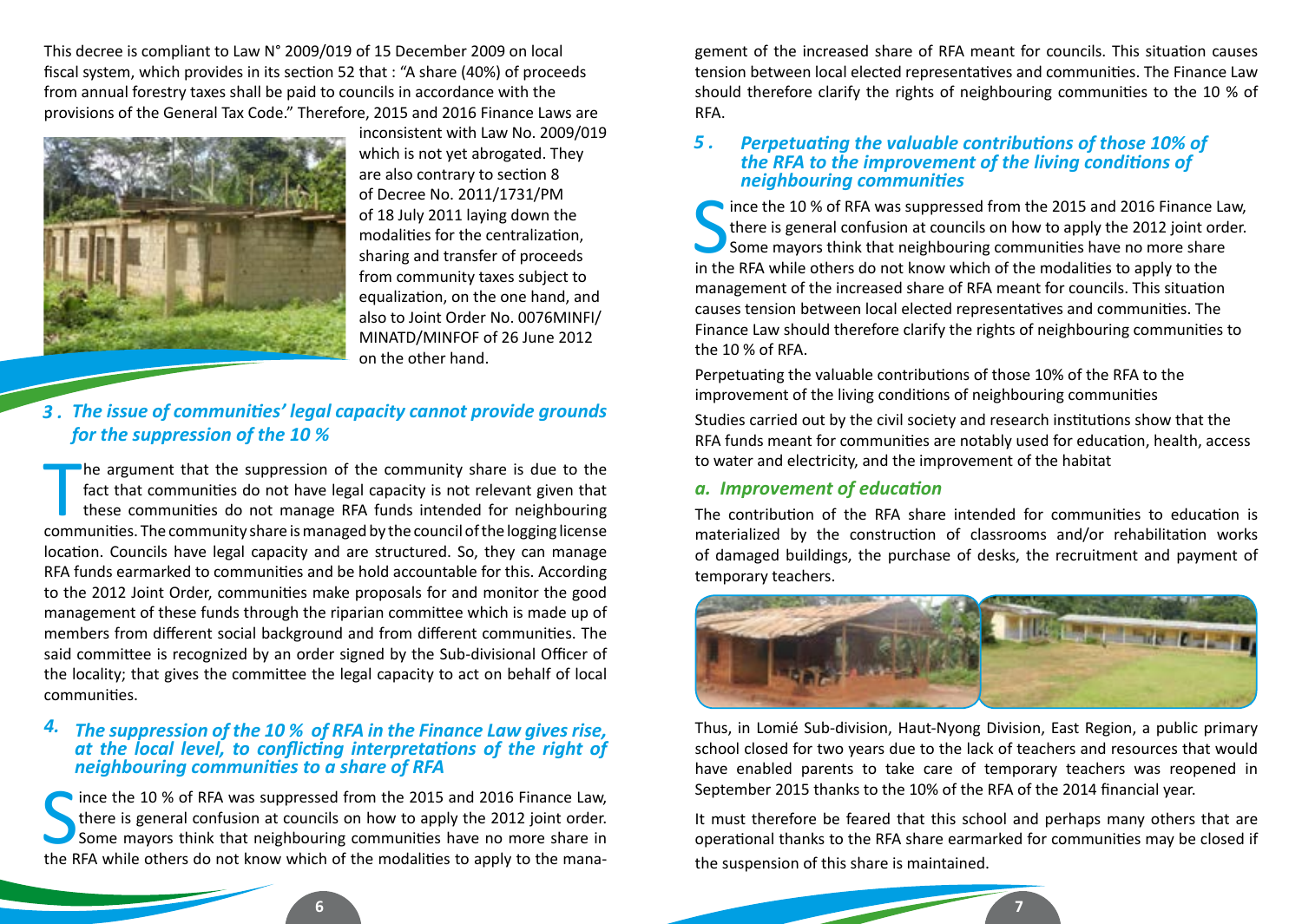#### *b. Access to potable water*

If access to potable water is a main concern in urban areas throughout the national territory, it is even more acute in rural areas. In communities benefiting from the RFA, their share has often enabled to construct equipped wells and boreholes and to maintain them.



So, if the forest communities characterized by the pollution of the rivers they

depend on for drinking and cooking water were definitely deprived from the possibility to get the funds enabling them to construct equipped wells and boreholes, they will surely experience an upsurge of waterborne diseases.

### *c. Access to electricity*

In some localities like the communities of the Ngwei Sub-division, Sanaga Mari-

time Division, Littoral Region, projects of rural electrification were undertaken thanks to the RFA share earmarked for communities. These projects may be interrupted if this RFA share is suspended. Yet, access to electricity contributes not only to the improvement of the living conditions, but also to the quality of school results, and it is also a driving force for development. Therefore, communities must be given the means to get resources to reach these goals, and the 10% of the RFA are one of those means.



# *d. Construction of community homes and equipment of health centres*



In almost all communities in forest areas, the RFA share meant for communities helped to construct community homes commonly called "guard houses" or "palaver huts". Also, these funds are often used to provide health centres with first-aid products, as in the case of Eschiembor village in Lomié Sub-Division.

*6. Eviter une augmentation de l'exploitation forestière illégale*



Sharing revenues from the RFA with communities is not only a compensation for the loss of the services and goods they got from the logged forests, but also an incentive for these communities to fight against illegal forest haring revenues from the RFA with communities is not only a compensation for the loss of the services and goods they got from the logged forests, but also an incentive for these communities to fight against illegal forest activifringements to forest legislation committed by other stakeholders and make them become accomplices of illegal logging.

In the present context characterized by the implementation of the Voluntary Partnership Agreement on Forest Law Enforcement, Governance and Trade of timber and derived products (VPA FLEGT), which intends to fight against illegal logging and related trade, one may fear that the efforts of the Government of Cameroon in this domain would be challenged. This would seriously tarnish the image of Cameroon timber and would also cause huge economic and ecological losses for the State and the whole nation. In addition, the upsurge of illegal logging would adversely impact the commitments taken by Cameroon to fight against climate change, including reducing greenhouse gas emissions from forest deforestation and degradation.

#### *1. Avoiding the increase of the RFA misappropriation at local level and the impoverishment of communities living on forests 7*

Experiences from logging are the main if not the sole source of funds available<br>for local populations depending on forests to achieve local redevelopment.<br>It is likely that the suppression of the 10% of the RFA share inten for local populations depending on forests to achieve local redevelopment. It is likely that the suppression of the 10% of the RFA share intended for communities will maintain these communities in a state of poverty and vulnerability that is contrary to the national policy for the fight against poverty and for development.

It may be inferred that funds managed by the Council are a priori destined to local development. But on the field, the reality is something else. Actually, between the priorities for development concerning the whole territory of the council, and governance issues, it is generally the RFA share designed for communities that is used for the achievement of development projects in the neighbouring communities concerned. The RFA being the main source of revenue of forest councils, a

**8 9**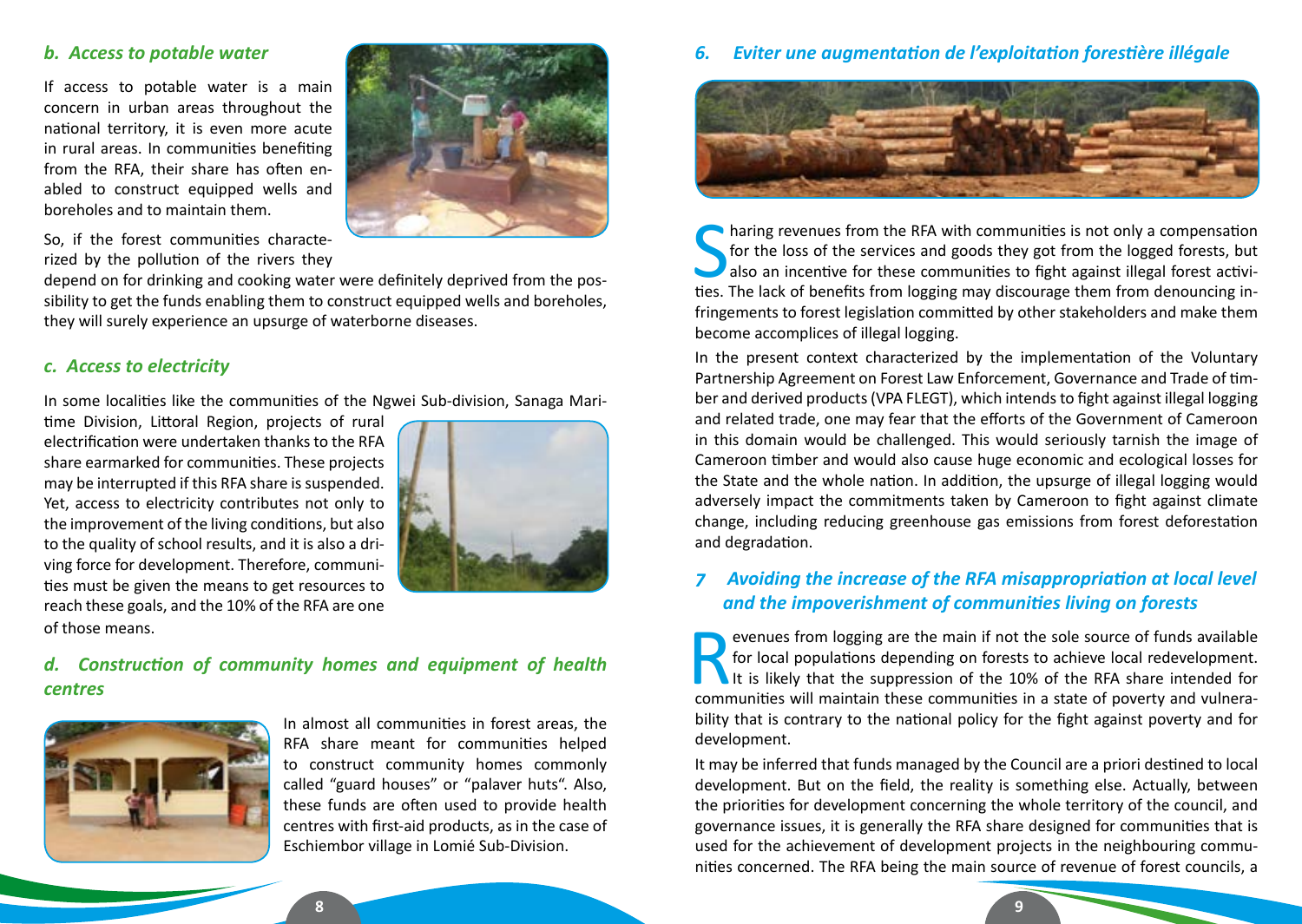significant percentage, or even the totality of these funds is used for operating expenses. The poor transparency and accountability in the management of local affairs result in the fact that communities finally have the right or prerogatives for monitoring only on the share that is allocated to them<sup>6</sup>.

Also, many communities who benefited from the 10 % of RFAs during the years preceding the suppression have no information on the use of those funds, yet received by councils. Many of these councils are using the suppression of the RFA in the 2015 and 2016 Finance Law as an excuse to retain the funds or deny to communities any right to the funds which yet are not referred to in those laws which are not retroactive.

# *1. Avoiding to question the specifications of forestry companies 8 .*

In almost all the special provisions contained in the books of specifications of forest companies, it is provided that "the concession holder is deemed to financially participate to the achievement of socio-economic infras n almost all the special provisions contained in the books of specifications of forest companies, it is provided that "the concession holder is deemed to financially participate to the achievement of socio-economic infrastructure through communities". Therefore, one may wonder what would be the legality of timber produced by companies which regularly paid the RFA but of which the 10 % are no more paid to communities. Should all the specifications including this provision be revised in order to be adapted to the new context?

If the specifications of forestry companies are not revised, these companies would be exposed to a denial of the certificates of legality under the VPA FLEGT, and then, to difficulties to export timber to European Union markets<sup>7</sup>.



*6 See Joint Order 076 MINADT/MINFI/MINFOF of 26 June 2012 laying down procedures for planning, use and monitoring of the management of revenues from the exploitation of forest and wildlife resources for municipalities and neighbouring village communities. 7 Respecting the provisions of the specifications is one of the means of verification of VPA FLEGT for the issuing of certificates of legality.* 

# **CONCLUSION**

The fact of suppressing the RFA revenues share meant for communities, in the 2015 Finance Law and Circular No. 00000683/C/MINFI of 31 December 2014 setting out the instructions relating to the enforcement of finance laws a he fact of suppressing the RFA revenues share meant for communities, in the 2015 Finance Law and Circular No. 00000683/C/MINFI of 31 December 2014 setting out the instructions relating to the enforcement of finance laws right to a fair and equitable compensation, and a questioning of the principle of participation and equity in the management of environment, especially forests. This jeopardizes the efforts to fight poverty and develop rural areas in a context marked by the quest for emergence. Maintaining the suppression of the 10% of the RFA, earmarked for communities, might seriously impede the efforts of Cameroon to fight against illegal logging and to improve the integrity of the forest sector.

It is therefore necessary that the RFA share designed for communities (10%) be reintroduced, so as to give these communities the opportunity to achieve local development and be encouraged to contribute in the fight against illegal logging. The civil society, the Members of Parliament and the relevant administrations should therefore work not only for this reintroduction, but also for the obstacles to the full and effective participation of communities to be removed, and for a monitoring system to be established, which will facilitate the accountability of local representatives to communities.

#### *A concrete and realistic solution is possible:*

To address all the challenges related to the suppression of the 10 % of the RFA meant for communities, the most realistic solution is to apply Decree No. 2011/1731/PM of 18 July 2011 to set up the modalities for the centralization, sharing and transfer of proceeds from community taxes subject to equalization, while specifying that the funds earmarked to communities are managed by councils. These funds cannot be confused with the share of RFA intended to councils, and then included while applying the percentage allocated to support recovery.

## *Building on section 239 of the General Tax Code, section 243 of the Finance Law could be redrafted as follows:*

- *« …The proceeds of annual forestry royalties shall be allocated as follows::*
- *• State : 50 %*
- *• Councils : 40 %, including:*
- *• Support to recovery : 10 % of the 40 % ,which represents 4 % ;*
	- *• Centralisation to FEICOM: 45 % of the 40 %, which represents 18 %*
	- *• Councils of the logging licence location: 45 % of the 40 %, which represents 18 %*
	- *• Neighbouring communities: 10 % managed by the council of the location ».*